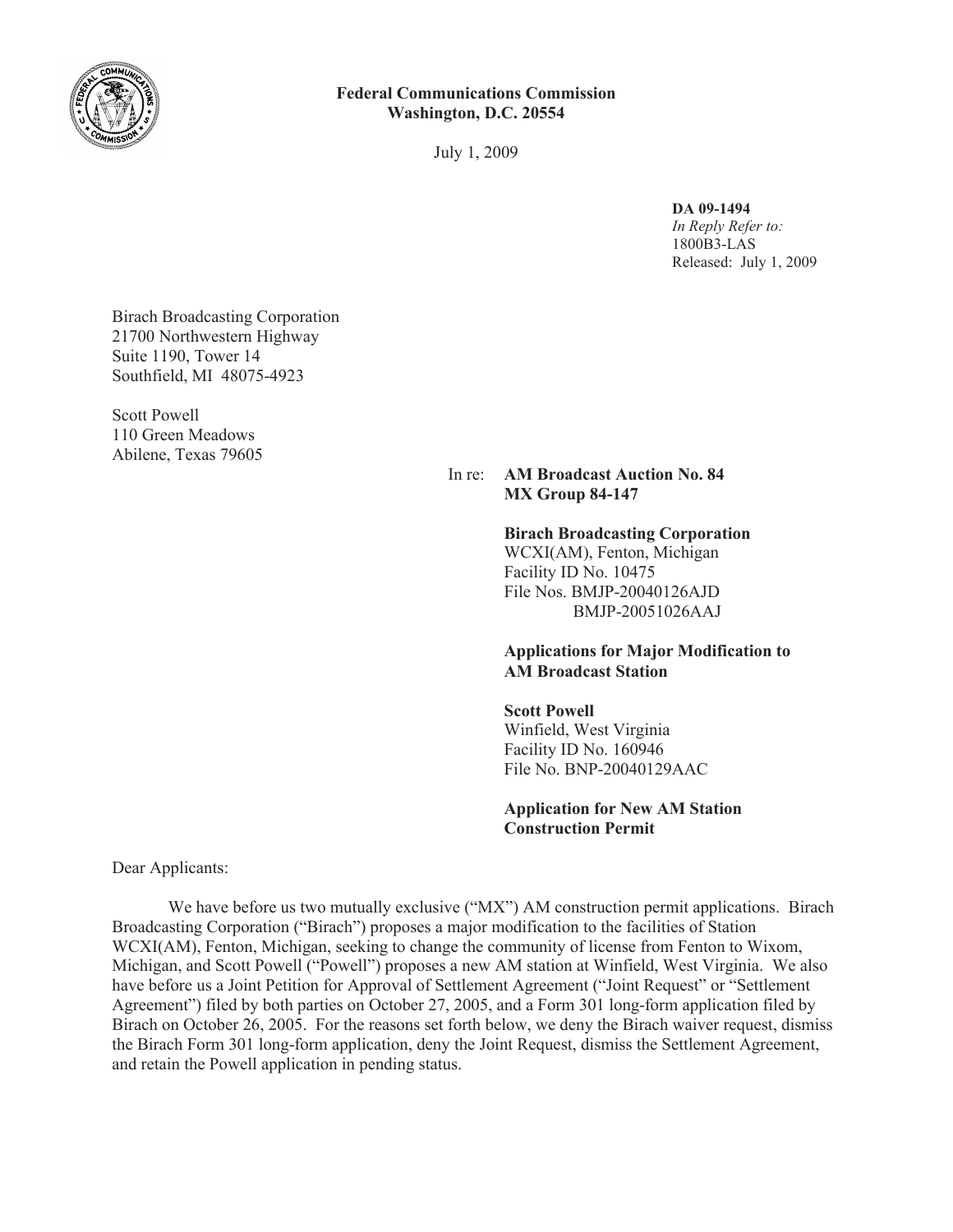**Background**. Birach filed an FCC Form 175 application to change the WCXI(AM) community of license during the filing window for AM Auction 84 ("Auction 84").<sup>1</sup> The application was determined to be mutually exclusive with the application filed by Scott Powell, which proposed a new AM station at Winfield, West Virginia. These two applications were designated MX Group 84-147 in Auction 84. On June 15, 2005, the Media Bureau released a *Public Notice* containing a list of 802 MX AM Auction No. 84 window-filed Form 301 tech box applications.<sup>2</sup> The *AM MX Public Notice* defined three categories of MX applications, detailed the filings required for each category, and specified a September 16, 2005, deadline for submitting the required filings to the Commission. This filing deadline was extended to October 31, 2005, because of Hurricane Katrina.<sup>3</sup> MX Group 84-147 was listed as a Category I MX group, eligible for settlement. Category I applicants were required to file a settlement agreement, an engineering solution resolving all mutual exclusivities, or a Section 307(b) showing by the filing deadline. Accordingly, on October 27, 2005, Birach and Powell filed the Settlement Agreement. Under the terms of the Settlement Agreement, Birach is to reimburse Powell for its legitimate and prudent expenses in exchange for the dismissal of his Winfield, West Virginia, tech box application.

Along with the Settlement Agreement, on October 26, 2005, Birach filed a Form 301 long-form application, seeking to implement the community of license change for Station WCXI(AM) to Wixom, Michigan.<sup>4</sup> On October 24, 2005, Birach also filed a Section 307(b) submission, addressing the implications of the proposed community change under Section 307(b) of the Communications Act of 1934, as amended (the "Act"), which directs the Commission to make a "fair, efficient, and equitable" distribution of radio service among communities in the United States.<sup>5</sup> Birach first supplemented its Section 307(b) showing on March 28, 2006 ("March 28, 2006 First Section 307(b) Supplement"), and then filed a second supplement to its Section 307(b) showing on January 17, 2007 ("January 17, 2007 Second Section 307(b) Supplement"). On October 10, 2007, Birach filed a Memorandum of Law, in support of the station relocation application. Birach filed supplemental correspondence and application amendments on February 19, 2009, February 25, 2009, March 17, 2009, March 25, 2009, March 26, 2009 and April 6, 2009.

WCXI(AM) is the sole local transmission service licensed at Fenton, Michigan (2000 Census population 10,582). Birach proposes to change WCXI(AM)'s community of license to Wixom, Michigan (2000 Census population 13,267), as that community's first local transmission service. Birach's Section 307(b) analysis indicates that Fenton, located within the Flint, Michigan, Urbanized Area, will continue to receive protected service<sup>6</sup> from at least five stations.<sup>7</sup> Birach contends that Wixom is an incorporated

<sup>1</sup> See AM New Station and Major Modification Auction Filing Window; Minor Modification Application Freeze, Public Notice, 18 FCC Rcd 23016 (MB/WTB 2003).

2 *See AM Auction No. 84 Mutually Exclusive Applicants Subject to Auction, Settlement Period Announced for Certain Mutually Exclusive Application Groups; September 16, 2005 Deadline Established for Section 307(b) Submissions,* Public Notice, 20 FCC Rcd 10563 (MB 2005) ("*AM MX Public Notice*").

<sup>3</sup> See Auction No. 84 Settlement Period and Section 307(b) Submission Deadline Extended to October 31, 2005, Public Notice, 20 FCC Rcd 14492 (MB 2005).

<sup>4</sup> Birach's long-form application was accepted for filing and placed on Public Notice on September 7, 2007. *See Broadcast Applications,* Public Notice, Report No. 26566 (MB Sept. 7, 2007).

 $5$  47 U.S.C. § 307(b).

 $65$  mV/m for AM stations and 3.16 mV/m (70 dB $\mu$ ) for FM stations.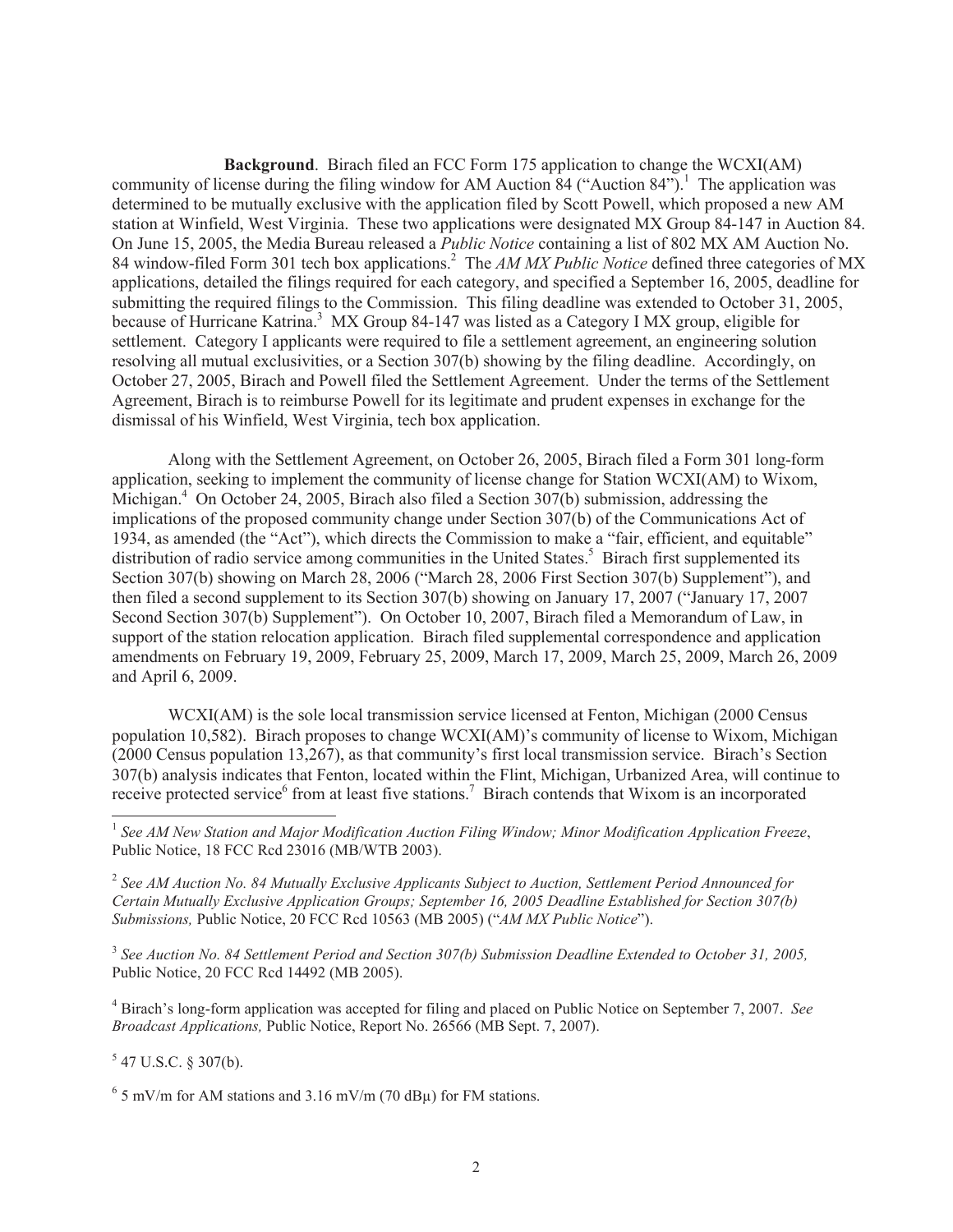community governed by a mayor, city council and city manager, and is considerably larger than Fenton, an unincorporated census designated place. As Wixom possesses all of the indicia of a substantial, independent community, Birach maintains that the application fully complies with the objectives of Section 307(b) of the Act.

**Discussion**. *Section 307(b).* Our policies on allowing broadcast stations to change their communities of license are based on Section 307(b) and the goals of fair, efficient, and equitable distribution of radio service that underlie it. Our *FM Assignment Policies* delineate three core priorities: provision of first aural reception service to a community, provision of second aural reception service to a community, and provision of first local transmission service at a community.<sup>8</sup> The fourth priority is "other public interest matters," which encompasses any other factors that the Commission may take into consideration.<sup>9</sup> Retention of the first local transmission service at Fenton, and the institution of first local transmission service at Wixom, implicate Priority (3) – first local transmission service. However, notwithstanding that the existing and proposed arrangement of stations both trigger the same allotment priority, the Commission prohibits the removal of an existing station representing a community's sole local transmission service.<sup>10</sup> This policy is subject, as are all Commission policies, to waiver under appropriate circumstances.<sup>11</sup> However, the Commission has emphasized that "the fact that a proposal would create a new local service (at the expense of an existing service) is not sufficient, by itself, to warrant a waiver."<sup>12</sup> Rather, such a proposal "is presumptively contrary to the public interest."<sup>13</sup> In this regard, the Commission has stated that:

The public has a legitimate expectation that existing service will continue, and this expectation is a factor we must weigh independently against the service benefits that may result from reallotting of a channel from one community to another, regardless of whether the service removed constitutes a transmission service, a reception service, or both.

 $<sup>7</sup>$  Birach states that, according to the 2005 BIA Yearbook, there are 16 other AM and FM stations licensed to the</sup> Flint Urbanized Area. March 28, 2006 First Section 307(b) Supplement at 2.

<sup>8</sup> *Revision of FM Assignment Policies and Procedures*, Second Report and Order, 90 FCC2d 88, 91-93 (1982). Priorities (2) and (3) are co-equal. The FM allotment priorities are applied to Section 307(b) determinations for community change proposals for AM stations. *Allesandro Broadcasting Co.*, Decision, 99 FCC2d 1 (Rev. Bd. 1984).

<sup>9</sup> *Revision of FM Assignment Policies and Procedures*, 90 FCC2d at 93.

<sup>10</sup> *Amendment of the Commission's Rules Regarding Modification of FM and TV Authorizations to Specify a New Community of License,* Report and Order, 4 FCC Rcd 4870 (1989) ("*New Community R&O*"), *recon. granted in part*, Memorandum Opinion and Order, 5 FCC Rcd 7094, 7097 (1990) ("*New Community MO&O*"). The Commission re-affirmed this policy in *Revision of Procedures Governing Amendments to FM Table of Allotments and Changes of Community of License in the Radio Broadcast Services*, Report and Order, 21 FCC Rcd 14212, 14227-30 (2006) ("*Community of License R&O*").

<sup>11</sup> *Id*. On waiver standards generally, *see Northeast Cellular Telephone Co. v. F.C.C.,* 897 F.2d 1164, 1166 (D.C. Cir. 1990) ("*Northeast Cellular*") ("[A] waiver is appropriate only if special circumstances warrant a deviation from the general rule and such deviation will serve the public interest," citing *WAIT Radio v. F.C.C.*, 418 F.2d 1153, 1157-59 (D.C. Cir. 1969) ("*WAIT Radio*")).

<sup>12</sup> *New Community MO&O*, 5 FCC Rcd at 7097.

<sup>13</sup> *Id*.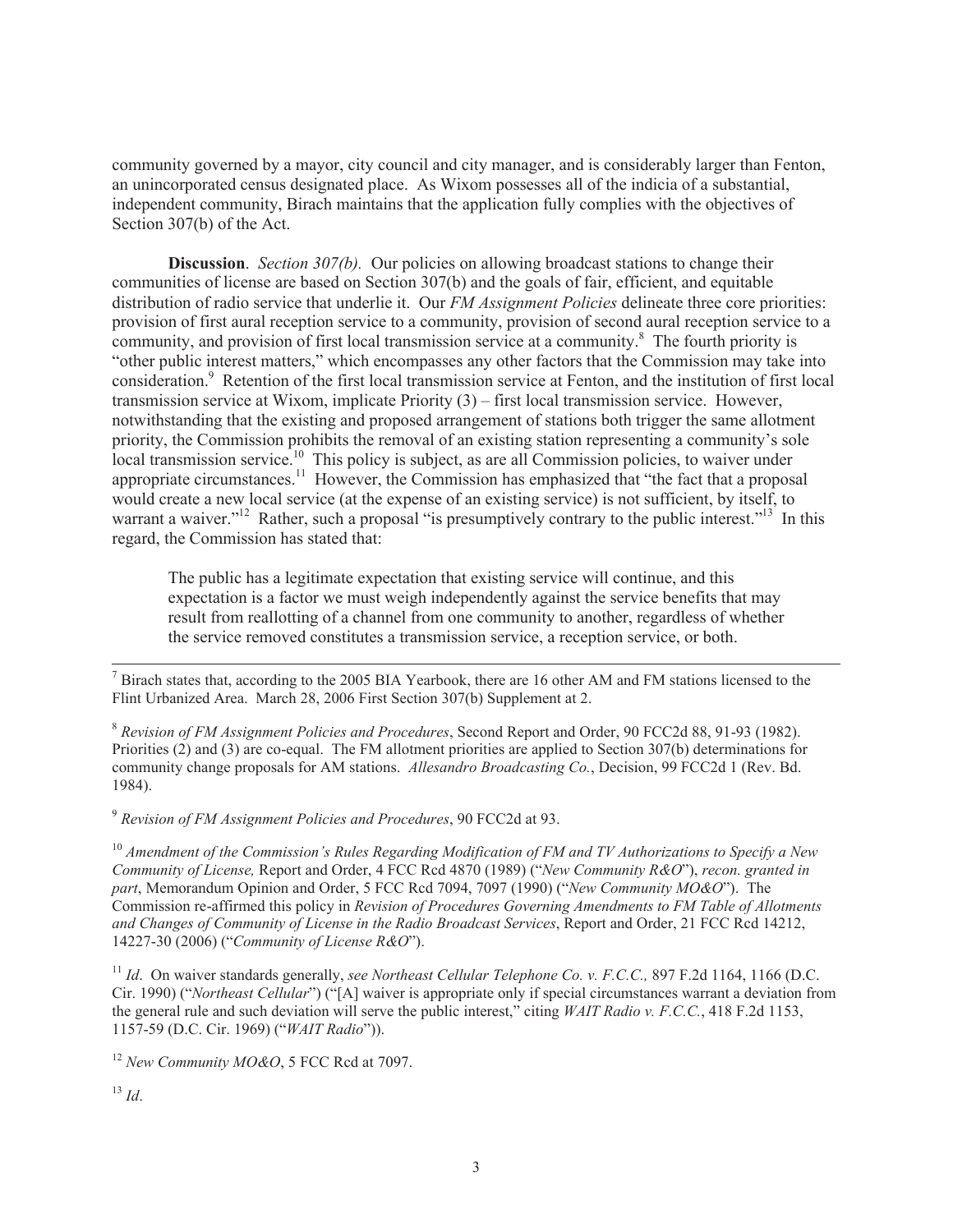Removal of service is warranted only if there are sufficient public interest factors to offset the expectation of continued service.<sup>14</sup>

In its March 28, 2006 First Section 307(b) Supplement, Birach requests to revise its original Section 307(b) showing, based on subsequently released staff decisions dismissing AM applications such as Birach's, that sought to remove the only local station from a community.<sup>15</sup> Birach claims that it could not have anticipated these decisions, because they relied upon a 1989 Report and Order that was expressly confined to FM and TV stations.<sup>16</sup> In AM cases, Birach argues, the Commission allows station location changes, even where a community would lose its only transmission service, upon a straightforward showing that the community losing local service already has an abundance of service from other stations.<sup>17</sup>

In its January 17, 2007 Second Section 307(b) Supplement, while acknowledging the general policy, and the recent Commission affirmation "that the sole operating local transmission service in a community should not be removed absent a compelling public interest showing,"<sup>18</sup> Birach requests that it be waived in this instance, contending that the application falls within the "loss of transmitter site" circumstance discussed by the Commission, favoring waiver.<sup>19</sup> According to Birach, the WCXI(AM) application was specifically filed because of a "threatened loss of transmitter site."<sup>20</sup> Birach also notes that it had been evicted from the transmitter site of a second station it owns in the Fenton area, WPON, Walled Lake, Michigan. It therefore searched for a new transmitter site to accommodate both stations. Birach located such a transmitter site, and made a \$7,000 deposit on a long-term lease. Birach proposes to co-locate Station WCXI(AM) with Station WPON at the new transmitter site, which is in the Detroit Urbanized Area.<sup>21</sup> Birach further argues that, because of severe land shortages in the area, a site could not be found that would enable Station WCXI(AM) to remain in Fenton. Since coverage of Fenton with the

<sup>18</sup> *Community of License R&O*, 21 FCC Rcd at 14229.

<sup>19</sup> "An AM licensee that has lost its transmitter site, and due to terrain or lack of available land cannot find a substitute site that would provide adequate community coverage, might also be able to present a compelling case for waiver." *Community of License R&O*, 21 FCC Rcd at 14229-14230.

<sup>20</sup> January 17, 2007 Second Section 307(b) Supplement at 2. Birach anticipates "that the pressures resulting from urban sprawl and increased population density will eventually lead to our expulsion or eviction from the current WCXI transmitter site." Birach Declaration to January 17, 2007 Second Section 307(b) Supplement at 2 ("Birach Declaration").

<sup>14</sup> *Id*.

<sup>15</sup> *See, e.g., Kovas Communications of Indiana, Inc*., Letter, 21 FCC Rcd 2196 (MB 2006); *Fort Bend Broadcasting Company*, Letter, 21 FCC Rcd 2953 (MB 2006).

<sup>16</sup> Birach is referring to the *New Community R&O* and *New Community MO&O.*

<sup>17</sup> Birach cites *Elijah Broadcasting Corporation*, Letter, 16 FCC Rcd 21561 (MB 2001) ("*Elijah*") for this proposition.

 $21$  On November 4, 2004, Birach filed a construction permit application for Station WPON to move to that new site (File No. BP-20041102ALD), and the application was granted on March 8, 2005. This permit was cancelled at the applicant's request on March 4, 2008. Birach filed another modification application at the same site on February 29, 2008 (File No. BP-20080229AAI), which was granted on February 23, 2009.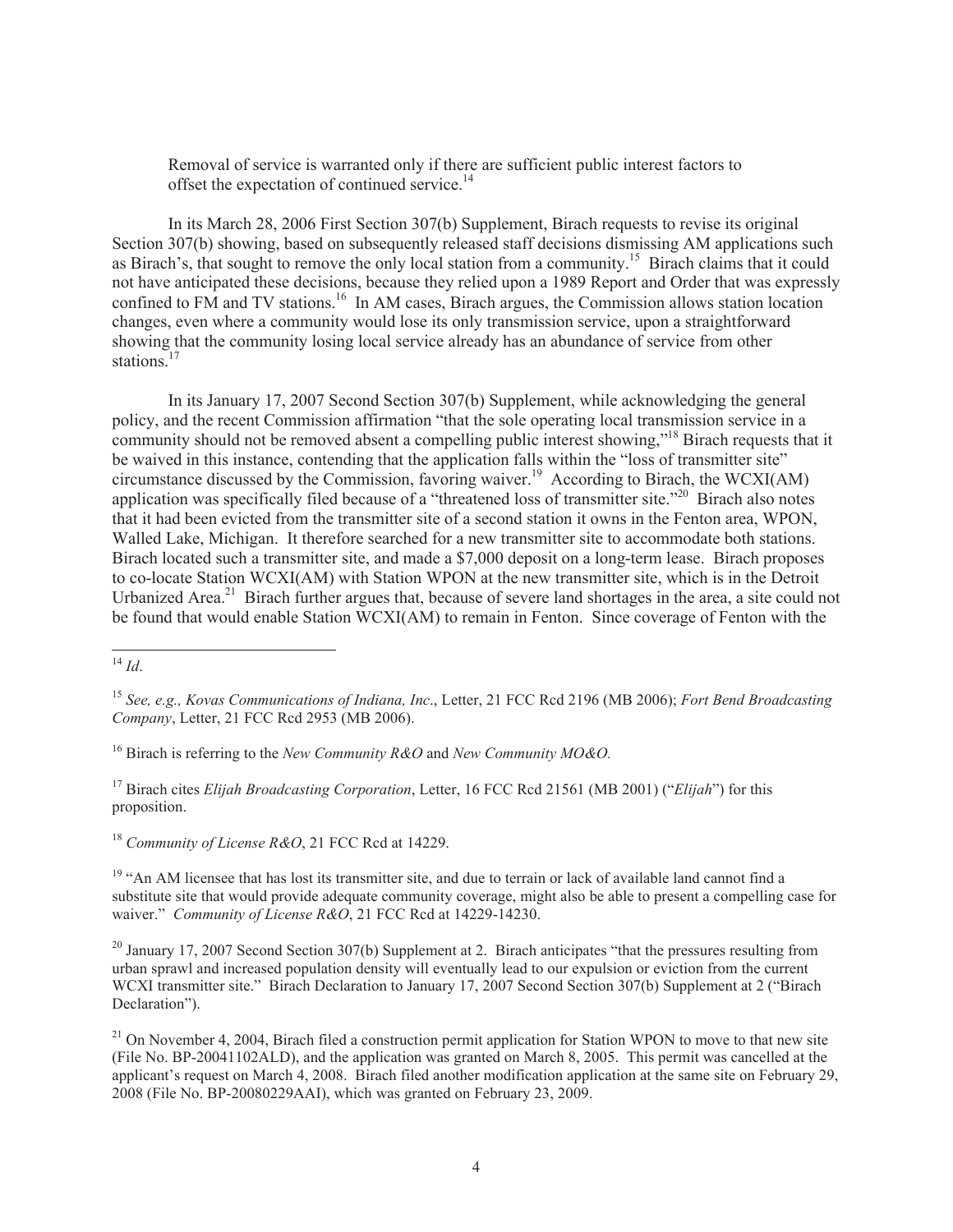requisite city-grade signal is impossible from the new transmitter site, Birach has proposed to change the station location to the new community of Wixom.

When an applicant seeks waiver of a rule, its burden is to plead with particularity the facts and circumstances that warrant such action.<sup>22</sup> Thus, an applicant for waiver "faces a high hurdle even at the starting gate."<sup>23</sup> While the Commission must consider carefully all waiver requests, such requests must be supported by a compelling showing in order to be granted.<sup>24</sup> "A waiver is appropriate only if special circumstances warrant a deviation from the general rule and such deviation will serve the public interest."<sup>25</sup> We reject Birach's arguments that the dealings surrounding the community of license change constitute special circumstances, and that deviation from the policy prohibiting removal of a sole local transmission service will serve the public interest, offsetting the expectation of continued transmission service at Fenton, and therefore, deny its request for waiver.

We initially find unconvincing the foundation of Birach's argument - the necessity of relocating Station WCXI(AM). Birach submits that it has an oral, month-to-month lease at its present Fenton transmitter site. Because it has no long term lease, Birach maintains that it is particularly susceptible to losing the transmitter site. However, Birach's situation is unexceptional, and its alleged vulnerability is of its own making. The premise of this application - that one of the more distressed areas of the country is experiencing sharply rising land prices and not a single land owner in Fenton is willing to enter into a long term lease for the construction of a radio station - is implausible. In addition, Birach's position is based on circumstances that have yet to occur. This situation falls short of the circumstances described by the Commission in which it would consider waiver.<sup>26</sup>

We also disagree with Birach's assessment of the potential relocation area for the Fenton transmitter site. Birach argues that the site relocation area is limited by the Nighttime Interference Free ("NIF") contour (23 mV/m) of Station WXCI(AM) and the requirement to cover 100 percent of Fenton with this signal. Based on these restrictions, Birach concluded that it is a very small area of only 26 square miles to the west of Fenton in which it could provide the required NIF community of license coverage. We initially note that Birach has failed to specify the methodology it used to define the potential relocation area. While we agree that the NIF contour is a primary limiting factor in identifying a suitable transmitter site, Section 73.24(i) of the Rules requires only 80 percent coverage of the community of license. Birach's assumption, therefore, is unnecessarily restrictive, as an 80 percent coverage requirement would appreciably expand the potential relocation area. In fact, applying an 80 percent coverage standard, the staff has identified a substantially larger area suitable for relocation.<sup>27</sup> In addition,

<sup>25</sup> *Northwest Cellular,* 897 F.2d at 1166.

<sup>26</sup> *See supra* note 22.

 $27$  Indeed, because the staff has routinely waived the 80 percent coverage requirement when a station loses its transmitter site, the potential relocation area could be even larger. This waiver policy is grounded on the facts

<sup>22</sup> *See Columbia Communications Corp. v. FCC*, 832 F.2d 189, 192 (D.C. Cir. 1987) (citing *Rio Grande Family Radio Fellowship, Inc. v. FCC*, 406 F.2d 644, 666 (D.C. Cir. 1968)).

<sup>23</sup> *WAIT Radio*, 418 F.2d at 1157.

<sup>24</sup> *Greater Media Radio Co., Inc*., Memorandum Opinion and Order, 15 FCC Rcd 7090 (1999) (citing *Stoner Broadcasting System, Inc*., Memorandum Opinion and Order, 49 FCC 2d 1011, 1012 (1974)).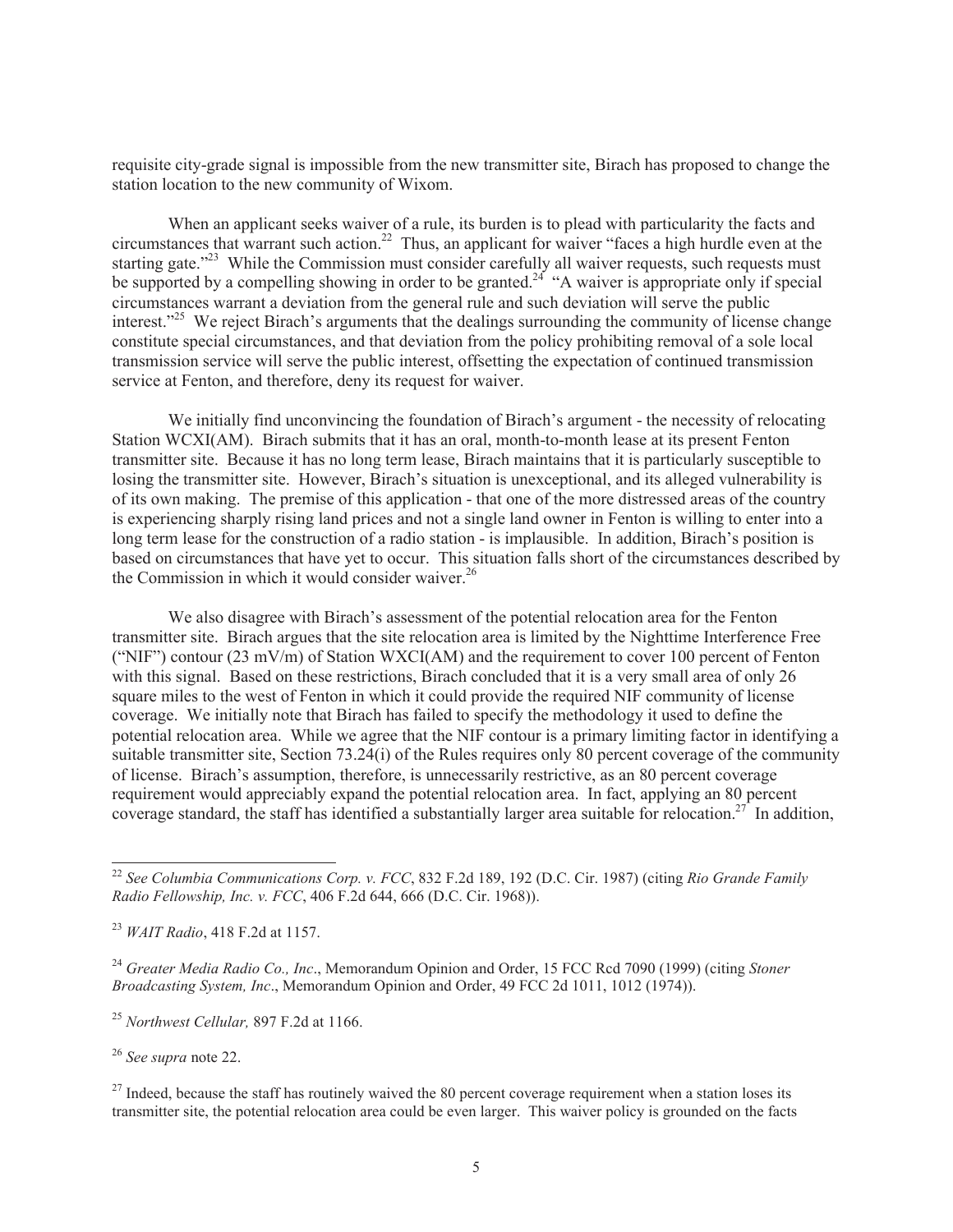Birach fails to give good reason for limiting its site search to land parcels of at least 11 acres. Birach claims that an 11 acre parcel is necessary to support the facilities and ground system proposed in the application. Station WCXI(AM) currently operates with a two tower array for daytime and nighttime operations. Contrary to Birach's assertion, we anticipate that, at most, a rectangular parcel of 6.2 acres would be required. The proposed three-tower daytime, two-tower nighttime facility is not required if the station remains at Fenton.

Moreover, Birach has failed to demonstrate that it diligently undertook an exhaustive search for alternative sites. The Commission has always required detailed documentation whenever a "lack of suitable site" argument is raised.<sup>28</sup> The Commission recently reiterated this standard in *Community of License R&O* when it confirmed that:

We also remind applicants that our waiver standard requires a detailed recitation of facts and circumstances, including documentary or testimonial evidence where appropriate, demonstrating special circumstances that warrant deviation from the policy, and showing that such deviation serves the public interest. For example, the bare assertion that a station has lost its site, absent evidence showing an exhaustive but fruitless search for sites from which a sole local transmission service could comply with our technical rules, would not suffice to justify grant of a waiver to allow the station to move to another community. $2<sup>9</sup>$ 

It is not sufficient to ask a real estate broker to run a search in the Multiple Listing Service for 11 acre parcels that are zoned for industrial use.<sup>30</sup> Quite probably, the search restrictions imposed on the broker by Birach unnecessarily hindered her efforts. Even so, we are not persuaded that the effort represented a comprehensive or in-depth search.

Furthermore, Birach fails to appreciate that the Commission has generally barred the relocation of a community's sole local transmission service since 1990.<sup>31</sup> Birach reiterates that the Commission newly

presented here – a small NIF contour that makes it difficult to identify sites that would provide NIF service to at least 80 percent of the community of license.

<sup>28</sup> *See, e.g., R&S Media*, Memorandum Opinion and Order and Order to Show Cause, 19 FCC Rcd 6300 (MB 2004); *Greater Media Company*, Memorandum Opinion and Order, 15 FCC Rcd 7090 (1999). In the *R&S Media* case, for example, the applicant detailed its extensive six month search, including its collaboration with BLM officials, in evaluating other potentially available sites. We are not persuaded by Birach's attempt to distinguish *R&S Media* because it involved the potential siting for an FM station, which requires less land. Birach states that 11 acres is a far larger parcel than is required for an FM station and thus it was a "rather simple matter for [its] real estate broker to demonstrate from the use of MLS listings that no such site existed which was available for lease or sale." Birach March 25, 2009 Supplement at 2. Birach misapprehends the relevance of *R&S Media*.

<sup>29</sup> *Community of License R&O*, 21 FCC Rcd at 14230. (first citation omitted). *See also Pacific Broadcasting of Missouri, LLC*, Memorandum Opinion and Order, 18 FCC Rcd (2003) (Applicant sought removal of condition requiring replacement service at original community before commencing operations at new community; Commission found that applicant failed "to demonstrate that it has exhausted all possibilities for temporary operation" at current community).

<sup>30</sup> Declaration of Christy Brown-Ambrose, State of Michigan, County of Genesee, October 9, 2008. (Attachment 19 to Form 301 long form application BNP-20051026AAJ).

<sup>31</sup> Moreover, the Commission has also held that the fact that a licensee proposes to remove a station to a larger community does not by itself justify the removal of a smaller community's sole local broadcast service. *See*, *e.g.*,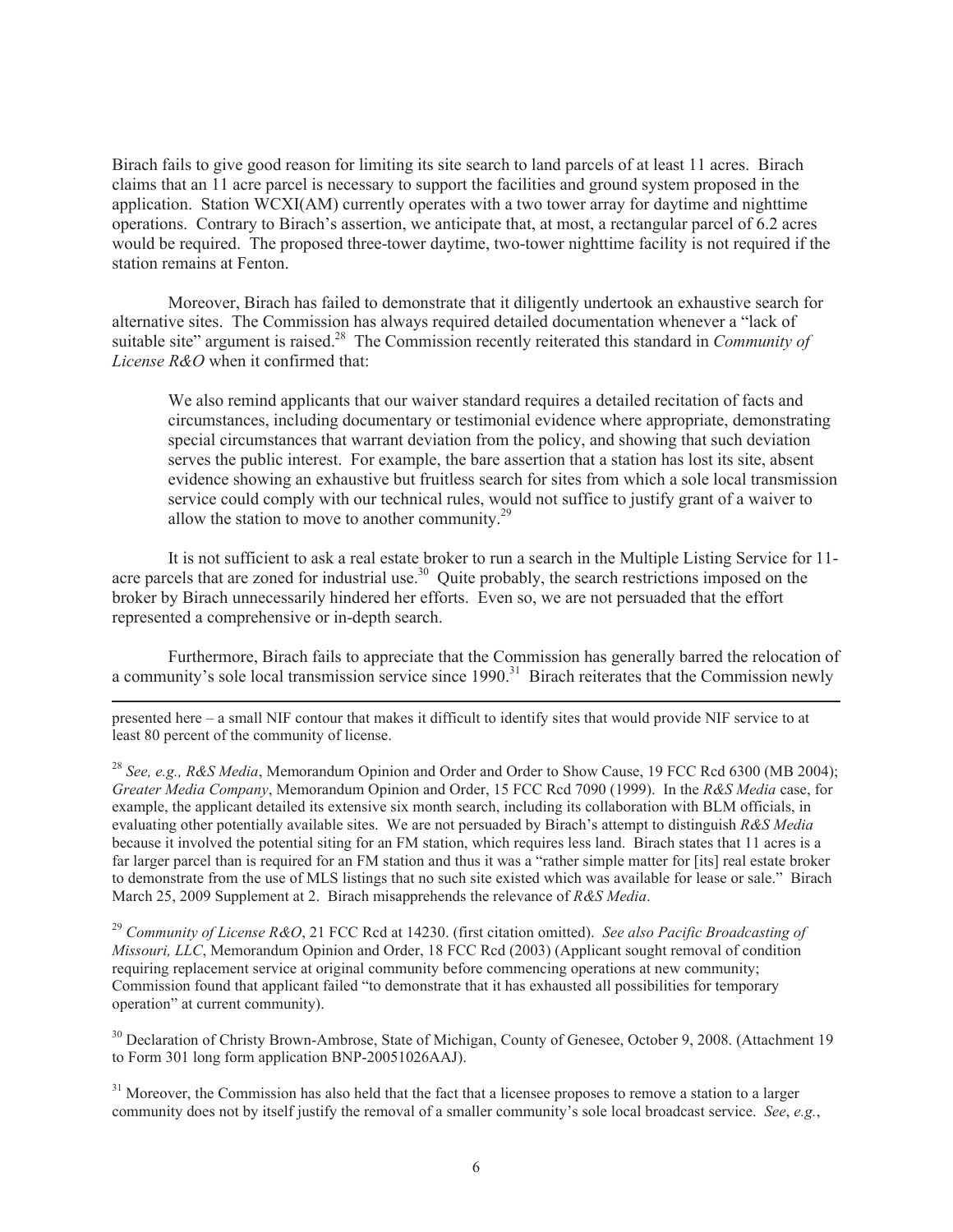expanded the prohibition on removal of sole local service to include AM in the 2006 *Community of License R&O,* arguing that the Commission looked only to overall service levels when considering the move-out of an AM station that was a community's sole local service, citing *Elijah*. <sup>32</sup> We reject Birach's claim that it is entitled to equitable relief based on the suggestion that the Commission expanded this prohibition to include AM stations*,* only after it had acquired the shared transmitter site. Nothing in the *New Community MO&O* limits the policy to removal of sole local FM and TV services. The Commission has always treated the AM and FM services as "joint components of a single aural medium."<sup>33</sup> Moreover, Birach's argument was specifically rejected on reconsideration in the *Teresa Prieto* decision.<sup>34</sup> While *Elijah* does not specifically endorse Birach's argument, we recognize that the case did, however, permit the removal of an AM station that was the sole local station in the community. The decision neither mentions the *New Community MO&O*, nor tries to harmonize the action with the general prohibition of such moves. Accordingly, on this issue, it appears to be an erroneous staff action taken without consideration of Commission policy as set forth in *New Community R&O* and *New Community MO&O*, and will be given no precedential weight.<sup>35</sup>

Having carefully considered all of the arguments and evidence presented, we cannot find, on the existing record in this case, that there are sufficient public interest factors to offset the expectation of continued local service at Fenton, Michigan. Accordingly, we cannot find that the public interest, convenience, and necessity will be served by Birach's proposal. Therefore, the waiver request of Birach Broadcasting Corporation IS DENIED. The tech box application (File Nos. BMJP-20040126AJD) and the Form 301 long form application (BNP-20051026AAJ) filed by Birach Broadcasting Corporation for major modification to change the community of license of Station WCXI(AM), Fenton, Michigan, ARE DISMISSED.

*Settlement Agreement*. We also deny the Joint Request between Birach and Powell. Approval of this Settlement Agreement would not serve the public interest primarily because a principal component of the Settlement Agreement requests that we grant the Birach Form 301 long form application. In light of the public interest determinations made with respect to Birach's application, and our finding that the Birach proposal fails to advance the public interest, we dismiss the Settlement Agreement. Furthermore, given this finding, the instant Settlement Agreement cannot be fully implemented and consequently, Powell's application should not be dismissed at this time. Therefore, in light of the above discussion, the Joint Petition for Approval of Settlement Agreement Request filed by Birach and Powell on October 27, 2005, IS DENIED and the parties' Settlement Agreement IS DISMISSED. The tech box application filed

*Potts Camp and Saltillo, Mississippi*, Memorandum Opinion and Order, 16 FCC Rcd 16116 (2001) (denying relocation of sole local service at a town of 483 to a town of 1,782).

<sup>32</sup> *See supra* note 20.

<sup>33</sup> *New Community MO&O*, 5 FCC Rcd at 7097.

<sup>34</sup> *Teresa Prieto*, Letter, 23 FCC Rcd 5100 (MB 2008).

<sup>35</sup> *See North Texas Media, Inc. v. FCC*, 778 F.2d 28, 33 (D.C. Cir. 1985) (initial improvident grant of a waiver, now described as an error, does not deprive the agency of authority to require future applicants to meet certain standards, in order to obtain such a waiver); *GMD Microcable Partnership*, Order on Reconsideration, 13 FCC Rcd 8479 (MMB 1998) (erroneous and unexplained staff action is not precedent); *Family Entertainment Network, Inc*., Order on Reconsideration, 9 FCC Rcd 566 (CCB 1994) (to the extent staff deviated from articulated Commission precedent, the action was erroneous and not controlling).